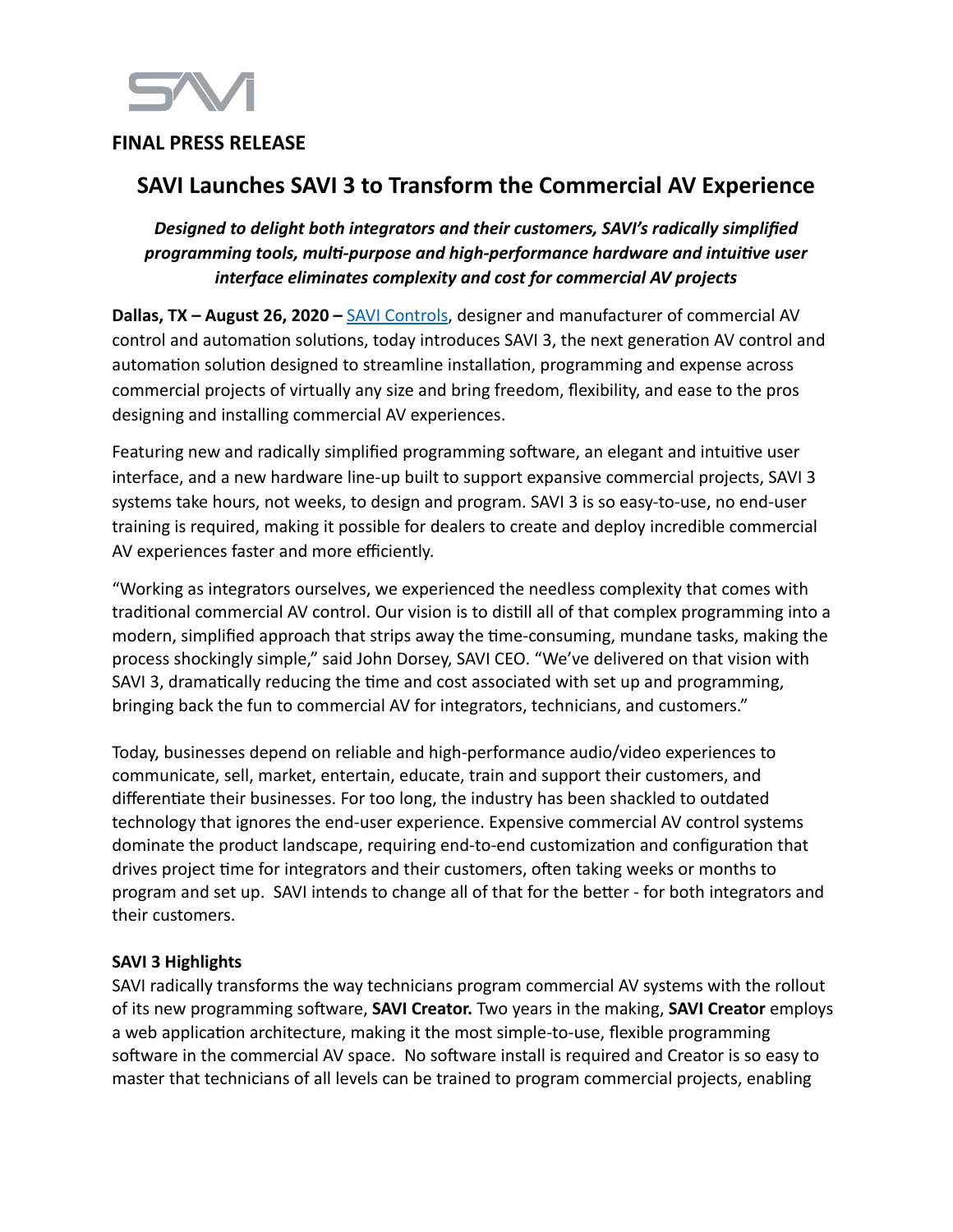integrators to leverage more of their team for set up and programming to easily support a larger client base.

Key **Creator** features include:

- Smart Add. Integrators can sequentially name hundreds of devices or set IP addresses and add multiple displays with a few clicks, and easily create macros that modify any number of devices all from one page, significantly reducing redundant tasks and increasing install efficiency for any size job.
- Streamlined driver integration and room creation. Creator enables programmers to easily group drivers and view driver properties in a clean, intuitive manner, keeping your project organized and making it easy to quickly reference specific components.
- Advanced Search and Filter capabilities. The Creator interface boasts a responsive advanced Search and Filter feature that is specific to your current view, which is a huge advantage for larger projects consisting of many devices, connections, and drivers. Gone are the days of the never-ending scroll, and the frustration of navigating in and out of various screens to find what you need.

"We're thrilled to unveil Creator because it delivers a revolutionary way for techs of all levels to build stunningly impressive systems," said Derek Wilson, SAVI CTO. "We worked tirelessly to identify and eliminate all of the historical pain points of creating and installing a project and poured all of that knowledge into making the commercial AV project experience enjoyable, starting with programming in Creator."

## **Content Distribution with SAVI Audio and SAVI Canvas**

**SAVI Canvas** is a network-based video and content distribution software that is loaded with new dealer and customer-facing features that make it easy to access, deliver and manage content throughout large projects supporting up to thousands of displays with a single network cable to each. Canvas provides control, content delivery, source switching, layout selection, monitoring and management for integrators and their end-customers. Combined with LG webOS displays, SAVI makes it super simple to put any image or message up on any display.

New to the SAVI family, **SAVI Audio** brings a powerful suite of innovative features to make setting up any audio distribution system a breeze. With SAVI Audio software, it is easy to access any audio source from any connected SAVI Audio Amp or DSP over the network. Dealers can connect an entire audio system with network-based amplifiers to build a large, distributed environment. SAVI Audio interoperates with both Dante and Audio Video Bridging (AVB) .

## **The SAVI 3 Line of Hardware**

Engineered to be highly reliable and robust enough to support thousands of displays and sources, the SAVI 3 hardware line was designed to work together to streamline installation and eliminate failure points, drastically reducing the number of cables and devices required per job. The new SAVI 3 hardware line includes: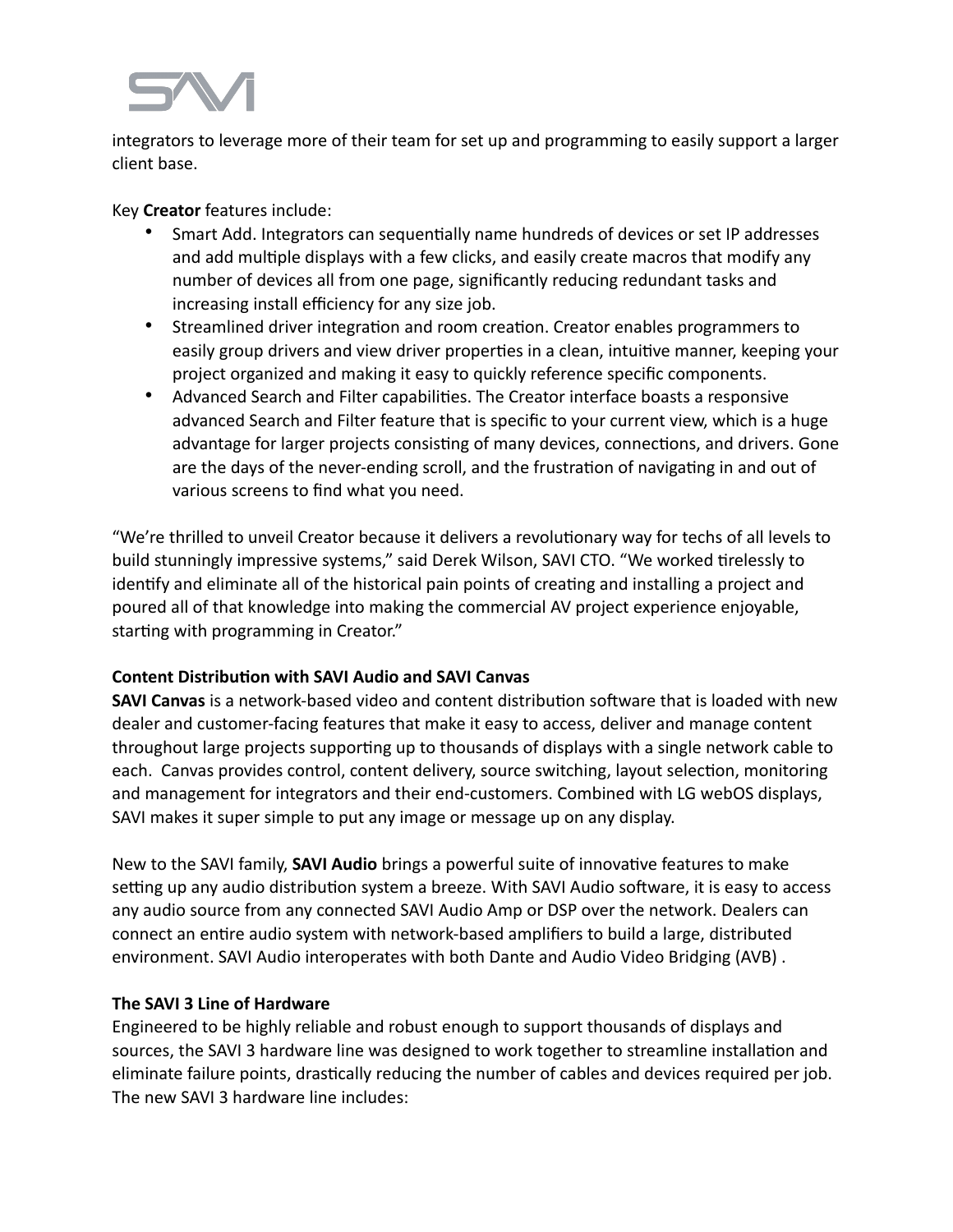

- **SAVI Stream. One** is the video distribution core of the SAVI Canvas system. It enables video and audio distribution, over one cable, that is incredibly easy to install, configure and control even for the most complex project. The Stream.One seamlessly integrates content distribution over the network, making any video source available and enabling simple system expansion to deliver content throughout large stadiums, as well as small venues.
- **SAVI DSP.One** is a digital signal processor that simplifies installation and management of audio systems for commercial venues. It has a clean and intuitive user interface that works on virtually any tablet or PC device, with no software to download. Designed to connect with any amp, eliminating the need to upgrade existing amps, DSP.One is easy to integrate and control in environments with multiple analog and IP sources within a distributed audio system.
- SAVI Amp. One is a cost-effective, versatile, 720-watt amp that can be stocked for multiple functions such as: 70v, 100v, 8-ohm and 4-ohm. Amp.One delivers a high channel count in 1RU with 12 bridgeable channels, that can be used in mixed mode, giving dealers the power and ease to configure the Amp.One for whatever the project requires. Amp.One is a perfect pairing with the DSP.One.
- For the ultimate flexibility, the **SAVI DMA.One** (DSP Matrix Amplifier) establishes a new product category in commercial AV, combining all the features of the DSP.One and the Amp.One, plus higher powered best-in-class amplification for extensive mixing and matrixing options along with SAVI Audio. A versatile all-in-one audio solution, the 1RU DMA.One packs 1800w of I.C.E. power and eliminates clutter and the expense of separate audio equipment.
- Tying the whole system together, SAVI has again upgraded its powerful and customengineered **SAVI Server Pro,** a commercial audio video control and automation processor that orchestrates the AV automation throughout the entire system and controls thousands of devices including lighting, displays, audio zones and more. Built for the commercial market, Server Pro is proven-reliable, expandable, efficient, and highperformance.
- SAVI also offers the **SAVI Thermostat** for reliable hea7ng and cooling control for commercial environments.
- To round out the line for SAVI 3 launch, SAVI offers its **Connect.One** for I/O device control.

### **SAVI Interface**

SAVI has updated and refreshed its end user interface to introduce an approachable, intuitive, and responsive UI that scales for projects of any size, whether it's a few displays or thousands. Simple to use with blazing-fast and straightforward navigation, **SAVI Interface** can be used on any modern device with a web browser including a mobile phone, tablet or laptop and requires virtually no end-user training so that every employee can use it efficiently in no-time.